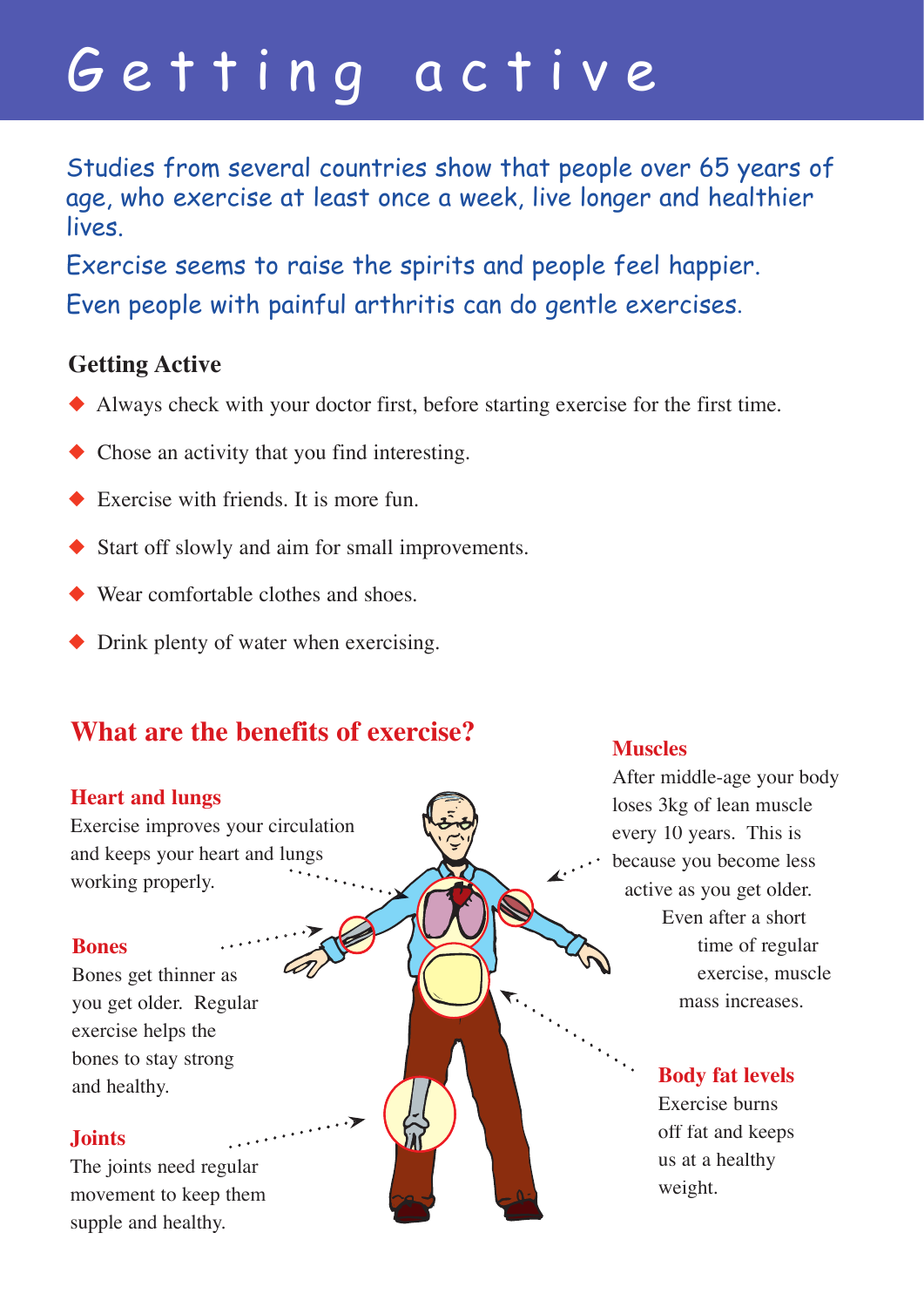# ✓ yes or no to these questions

|                                                 | Yes | No |
|-------------------------------------------------|-----|----|
| 1. The body loses 4kg of muscle every 10 years. |     |    |
| 2. Exercise increases muscle mass.              |     |    |
| 3. Exercise damages bones.                      |     |    |
| 4. Joints keep supple with exercise.            |     |    |
| 5. Exercise burns up fat.                       |     |    |

# Find the answer to the clues and fill in the crossword



#### **Across**

- 1. A country in Europe
- 4. These need to be strong to lift things
- 5. The number after two
- 7. Makes limbs bend
- 9. Needed for breathing
- 10. Opposite to younger
- 11. Moves easily

#### **Down**

- 2. Gentle exercise
- 3. Calcium
- 6. Pumps blood
- 8. Not quickly
- 9. Longest limbs in the body
- 11. Move in water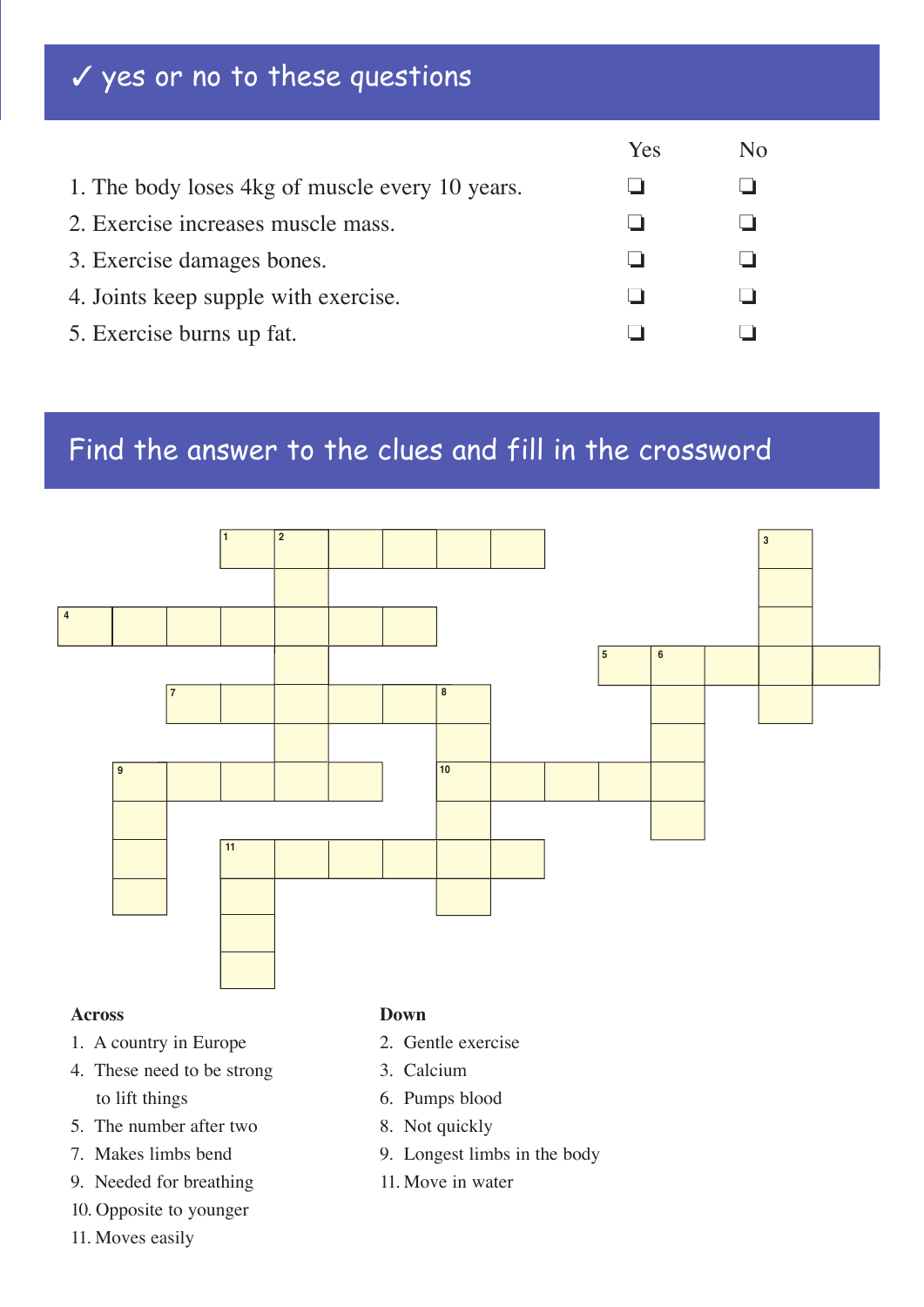# Healthy Eating

# Tips for healthy eating

- Have a piece of fruit or fruit juice with every meal.
- Eat 2 portions of salad or vegetables with every meal.
- ◆ To increase your fibre intake, try and eat more wholemeal bread.
- ◆ Eat a bowl of cereal every day.
- Potatoes, rice or pasta should take up more than half of your plate for main meals.
- Eat oily fish 2 or 3 times a week e.g. mackerel, sardines or salmon.
- Use half a pint of milk or yoghurt every day.

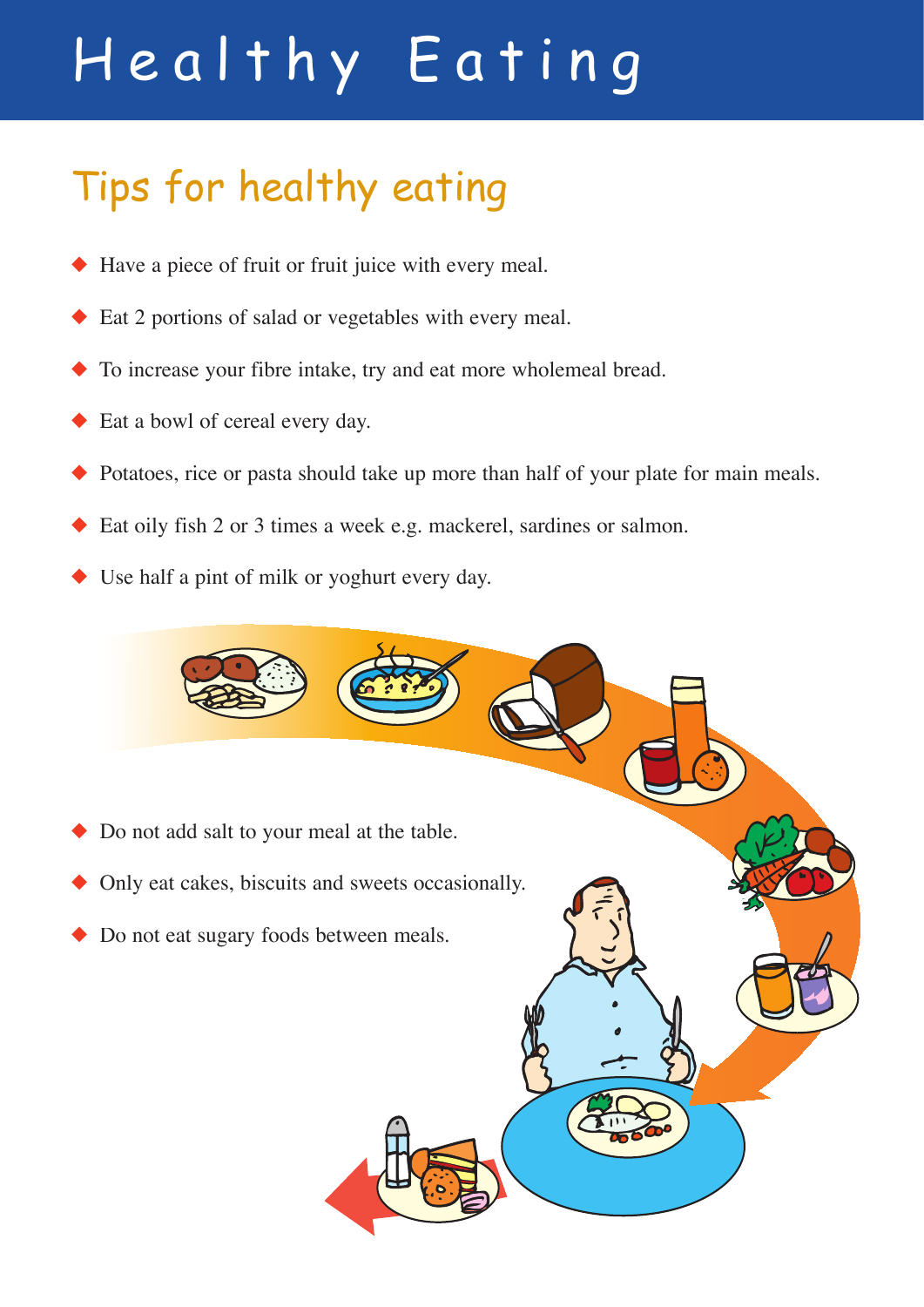# Put a  $\checkmark$  in the correct box

|                                                        | Yes No |  |
|--------------------------------------------------------|--------|--|
| 1. Eat $\frac{1}{2}$ pint of yoghurt each day.         |        |  |
| <b>2.</b> Eat 5 portions of vegetables with each meal. |        |  |
| <b>3.</b> Eat fish 2 or 3 times a week.                |        |  |
| 4. Biscuits and sweets should be eaten often.          |        |  |
| <b>5.</b> Eat wholemeal bread each day.                |        |  |

# Solve the clues and the letters in the shaded squares will spell out two words to do with eating healthily.

| 1              |                         |   |  |  | A green vegetable (7)                          |
|----------------|-------------------------|---|--|--|------------------------------------------------|
| $\overline{2}$ |                         |   |  |  | Small round vegetables (4)                     |
|                | 3                       |   |  |  | Use it to make bread $(5)$                     |
|                | $\overline{\mathbf{4}}$ |   |  |  | A mixture of raw vegetables (5)                |
| 5              |                         |   |  |  | A yellow fruit (6)                             |
| 6              |                         |   |  |  | A type of pasta (8)                            |
| $\overline{7}$ |                         |   |  |  | Eaten with butter $(5)$                        |
|                |                         | 8 |  |  | Every day $(5)$                                |
|                |                         | 9 |  |  | The main meal of the day $(6)$                 |
| 10             |                         |   |  |  | Fruit drink (5)                                |
|                | 11                      |   |  |  | Eaten at breakfast (6)                         |
| 12             |                         |   |  |  | Do not eat too much of this type of food $(5)$ |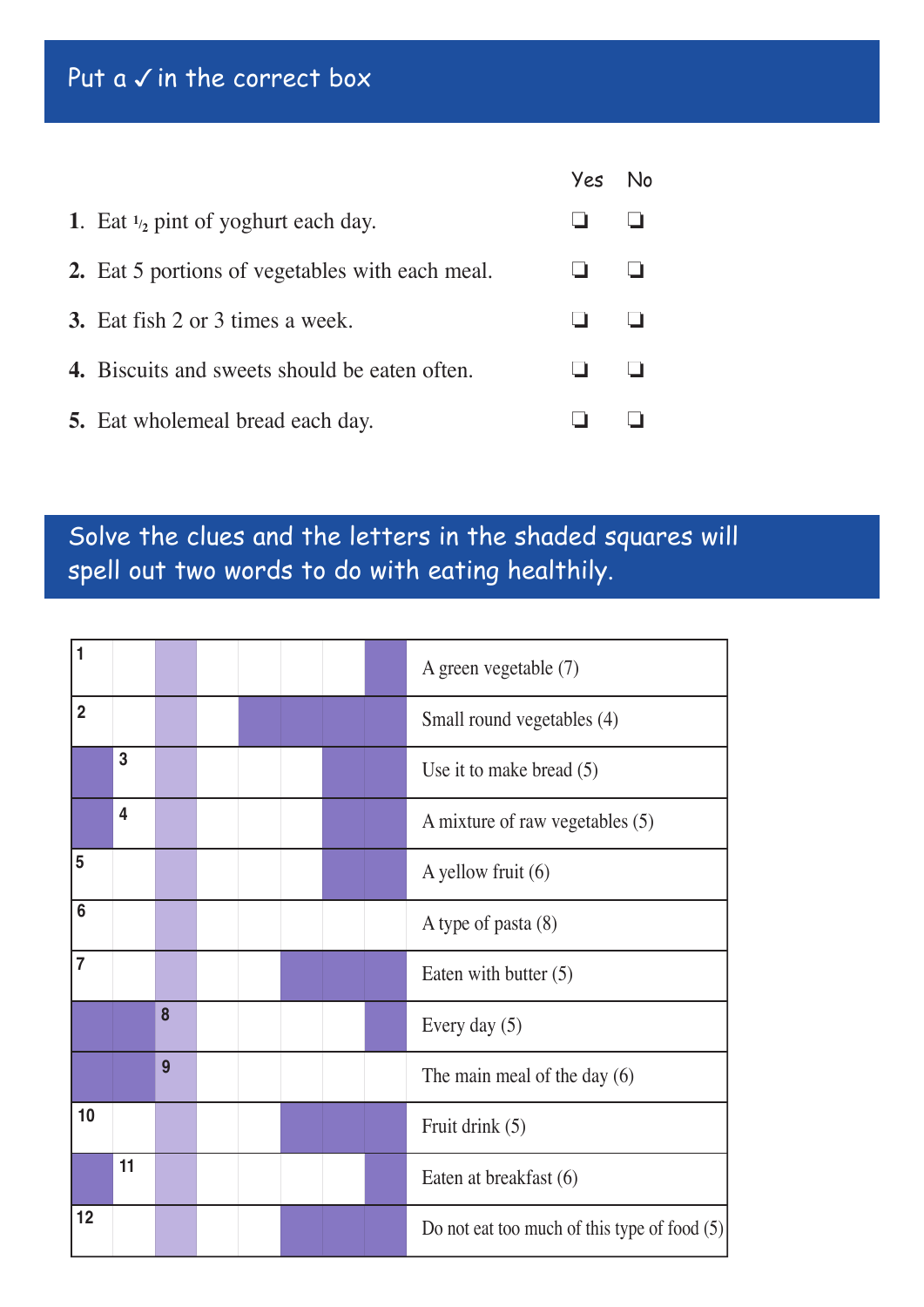# Make sure your home is safe

You can help yourself or your older relatives to make the home a safer place by following a few simple steps:





- Make sure all rooms and hallways are bright enough by using 100 watt bulbs.
- Keep all walking areas clear of anything you might trip over.



 $\bullet$ 

- Wear comfortable low-heeled shoes, to prevent falls.
- Take your time answering the door or the phone in case of a fall.
- ◆ Mend frayed carpets and tape down the edges of rugs or mats, to prevent tripping or falling.

◆ Keep a torch by the bed in case the electricity goes out or you cannot find the light switch.



Use rubber mats in the bath or shower to prevent slipping.